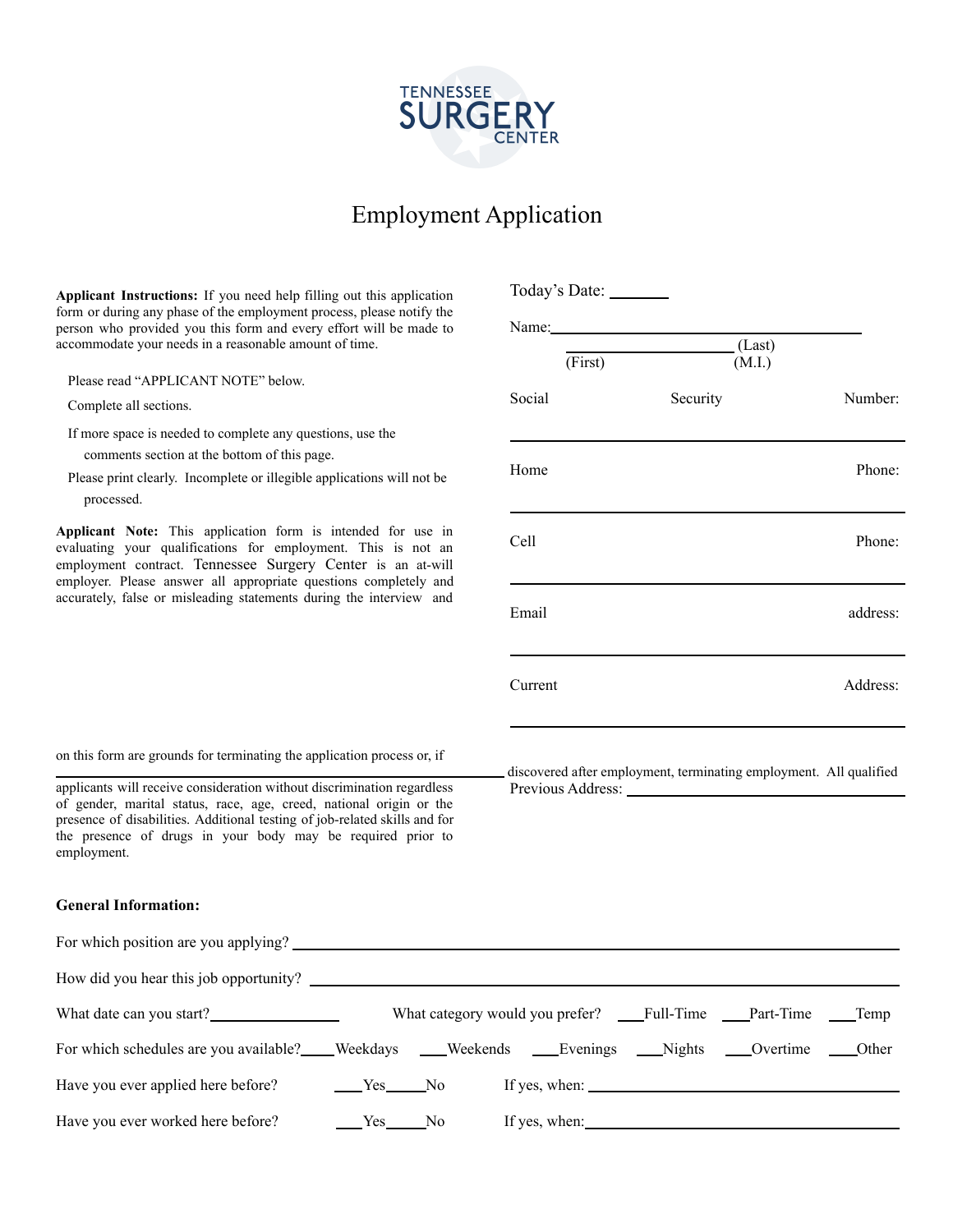Do you have relatives\* working here? Yes No

\*Relatives are: spouse, domestic partner, child, grandchild, parent, grandparent, sibling, mother or father-in-law, son or daughter-in-law, parent/child/sibling of domestic partner, stepparent, stepchild, or comparable legal step relationships, uncle, aunt, niece, or nephew.

If so, please provide name(s), relationship(s), and work area(s):

| <b>Job-Related Skills:</b>            | (Please do not fill out any part of this section you believe to be non-job related.)       |           |  |  |
|---------------------------------------|--------------------------------------------------------------------------------------------|-----------|--|--|
|                                       | Have you been given a job description or had the requirements of the job explained to you? | No Ves No |  |  |
| Do you understand these requirements? |                                                                                            | $Yes$ No  |  |  |
|                                       | Can you perform the requirements of this job with or without reasonable accommodation?     | $Yes$ No  |  |  |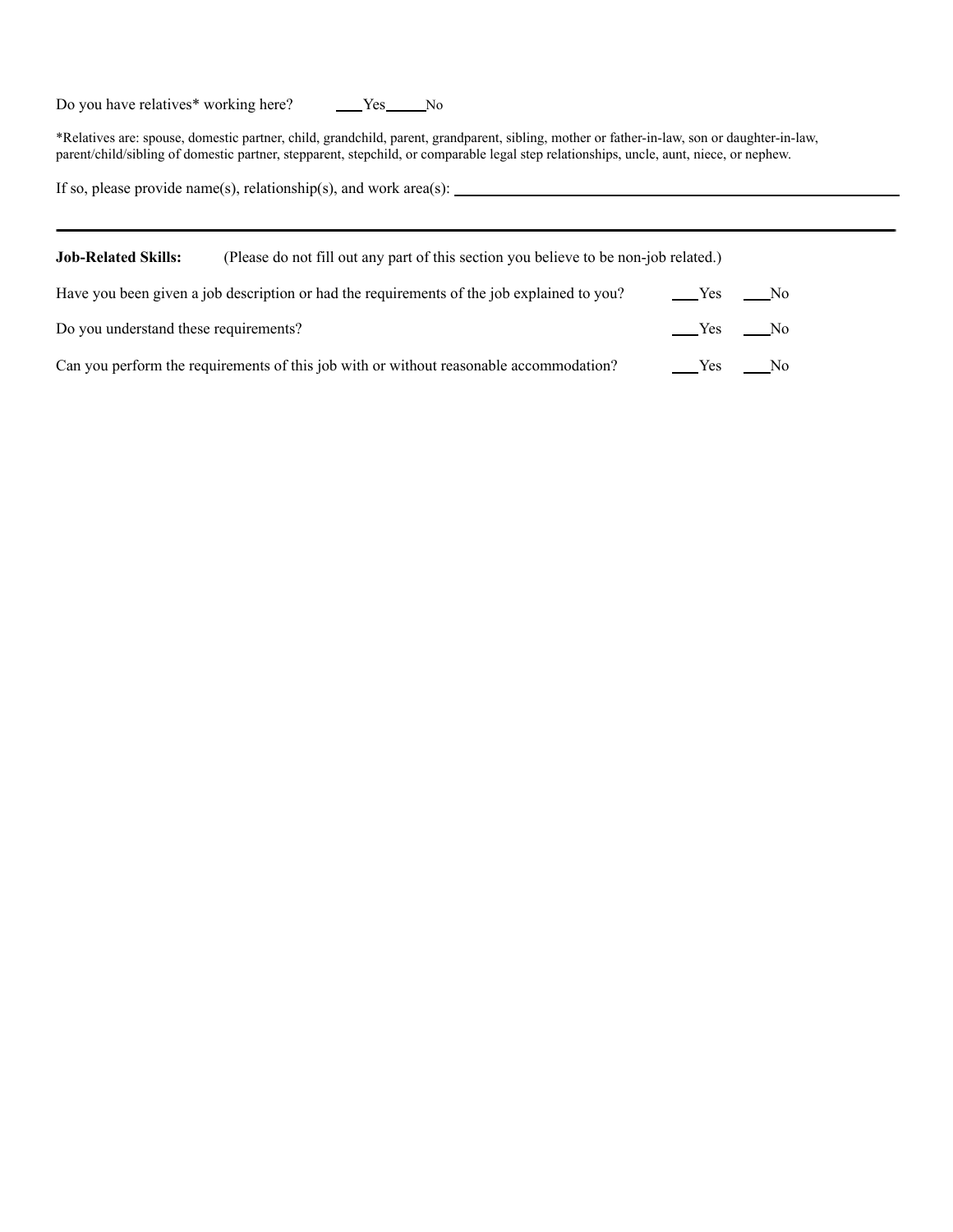Please list languages in which you are fluent: \_\_\_\_\_\_\_\_\_\_\_\_\_\_\_\_\_\_\_\_\_\_\_\_\_\_\_\_\_\_\_\_\_\_

Please list any other skills, licenses or certificates that may be job-related or that you feel would be of value to this job or company:

| <b>Education:</b>                                                                   | Please circle highest grade completed: 7 8 9 10 11 12 13 14 15 16                                                                                                                                                                                                                                     |                 | $16+$ |                                       |
|-------------------------------------------------------------------------------------|-------------------------------------------------------------------------------------------------------------------------------------------------------------------------------------------------------------------------------------------------------------------------------------------------------|-----------------|-------|---------------------------------------|
|                                                                                     | If your school records are under a different name than above, please enter that name:                                                                                                                                                                                                                 |                 |       |                                       |
| High School/GED Certificate                                                         | City/State                                                                                                                                                                                                                                                                                            | Graduate? Year? |       | Certificate #                         |
| College                                                                             | City/State                                                                                                                                                                                                                                                                                            | Graduate?       | Year? | Degree?                               |
| Other                                                                               | City/State                                                                                                                                                                                                                                                                                            | Graduate? Year? |       | Degree?                               |
|                                                                                     |                                                                                                                                                                                                                                                                                                       |                 |       |                                       |
| <b>Military Service:</b><br>Branch of Service:<br><b>Active Duty Service Dates:</b> | From the contract of the contract of the contract of the contract of the contract of the contract of the contract of the contract of the contract of the contract of the contract of the contract of the contract of the contr<br>Describe your service duties and any special training you received: |                 |       | $To$ $\overline{\phantom{a}}$         |
|                                                                                     |                                                                                                                                                                                                                                                                                                       |                 |       |                                       |
| <b>Additional Background Information:</b>                                           |                                                                                                                                                                                                                                                                                                       |                 |       |                                       |
|                                                                                     | Have you used any names or Social Security Numbers other than that given above? If so, please list below.                                                                                                                                                                                             |                 |       |                                       |
| essential.)                                                                         | <b>Previous Employers:</b> (Please note: Your application will not be considered unless every question in this section is answered. We<br>will make every effort to contact previous employers. The correct telephone numbers of past employers are                                                   |                 |       |                                       |
|                                                                                     | Most Recent Employer: Are you currently working for this employer?____Yes____No                                                                                                                                                                                                                       |                 |       | If yes, may we contact? _ Yes _____No |
| Company Name                                                                        | City, State                                                                                                                                                                                                                                                                                           |                 |       |                                       |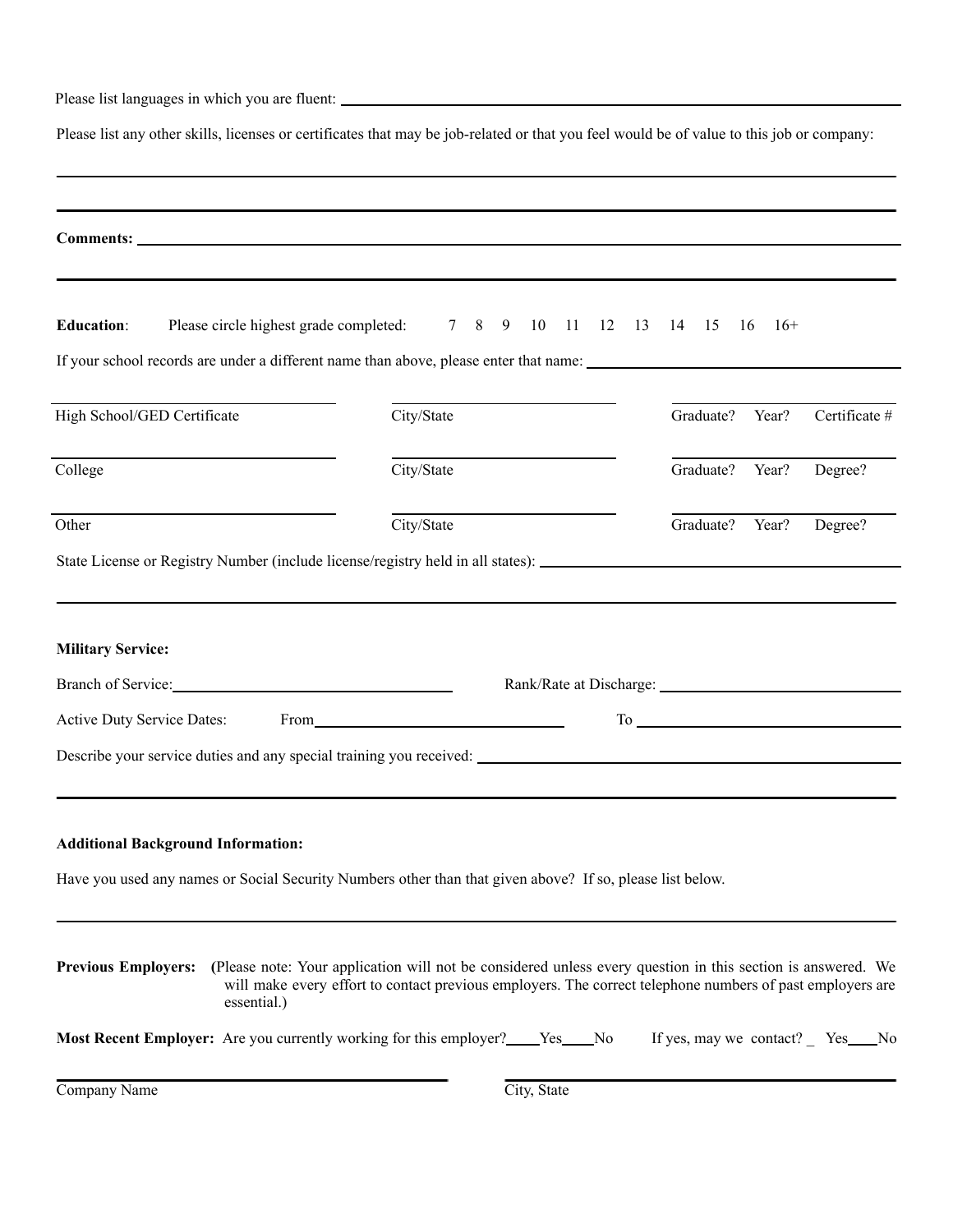## **Most Recent Employer Continued:**

| Supervisor Name                    |                           | Phone Number(s)                 |  |
|------------------------------------|---------------------------|---------------------------------|--|
|                                    |                           | Job Title                       |  |
| <b>Duties</b>                      |                           |                                 |  |
|                                    | Per<br>(Hour/Month/Year)  | Salary<br>Reason for leaving    |  |
| <b>Second Most Recent Employer</b> |                           |                                 |  |
| Company Name                       |                           | City, State                     |  |
| Supervisor Name                    |                           | Phone Number(s)                 |  |
|                                    | Dates Employed: From To   | Job Title                       |  |
| Duties                             |                           |                                 |  |
|                                    | Per<br>(Hour/Month/Year)  | __ Salary<br>Reason for leaving |  |
| <b>Third Most Recent Employer</b>  |                           |                                 |  |
| Company Name                       |                           | City, State                     |  |
| Supervisor Name                    |                           | Phone Number(s)                 |  |
|                                    | Dates Employed: From To   | Job Title                       |  |
| Duties                             |                           |                                 |  |
|                                    | Per.<br>(Hour/Month/Year) | Salary<br>Reason for leaving    |  |